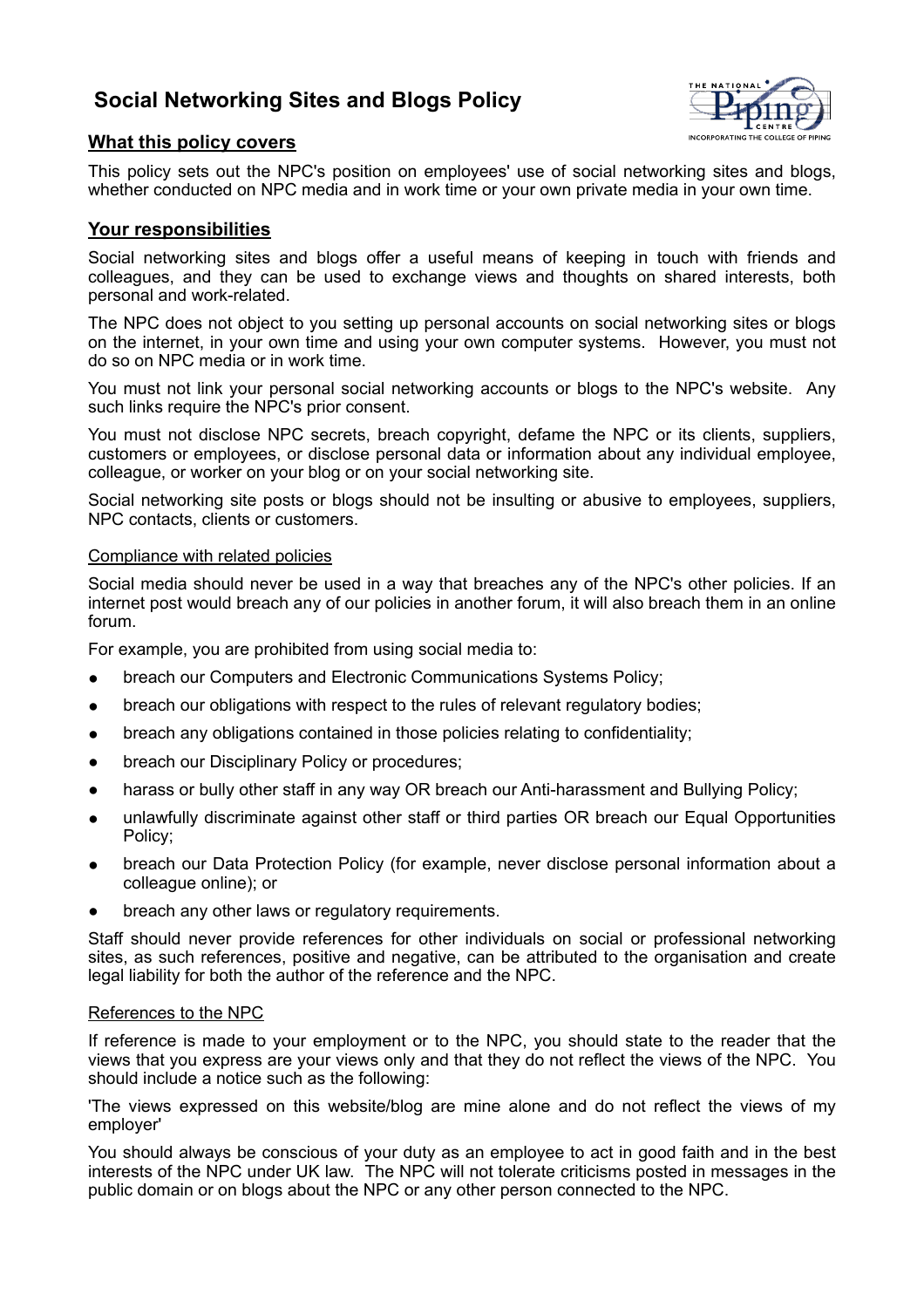You must not bring the NPC into disrepute through the content of your website entries or your blogs.

Any misuse of social networking sites or blogs as mentioned above may be regarded as a disciplinary offence and may result in dismissal without notice.

You should be aware that any information contained in social networking sites may be used in evidence, if relevant, to any disciplinary proceedings.

#### Business Use of Social Media

If your job duties require you to speak on behalf of the NPC in an online social media environment, you must still seek approval for such communication from your manager, who may require you to have training before you are permitted to participate in social media on behalf of the NPC.

Similarly, if you are invited to comment about the NPC for publication anywhere, including in any social media outlet, you should inform your manager and you must not respond without prior written approval.

If you disclose your affiliation with the NPC on your business profile or in any social media postings, you must state that your views do not represent those of your employer, unless you are authorised to speak on our behalf. You should also ensure that your profile and any content you post are consistent with the professional image you present to clients and colleagues.

#### Third parties

You must not disclose any information that is confidential or proprietary to the NPC or to any third party that has disclosed information to the NPC.

This policy should be read in conjunction with the NPC's policies on Computers and Electronic Communications and Monitoring.

#### Confidential Information and Intellectual Property

You must not post comments about sensitive business-related topics, such as the NPC's performance, or do anything to jeopardise trade secrets, confidential information and intellectual property. You must not include the NPC's branding, logos or other trademarks in any social media posting or in your profile on any social media platform.

You are not permitted to add business contacts made during the course of your employment to personal social networking accounts.

Details of business contacts made during the course of your employment are regarded as NPC confidential information, and are the property of the NPC. This includes information contained in databases such as address lists contained in Outlook, or business and contacts lists created and held on any electronic or social media format, including but not limited to LinkedIn and Facebook.

On termination of employment you must provide the NPC with a copy of all such information, surrender or delete all such information from your personal social networking accounts, and destroy any further copies of such information that you may have.

Updating your LinkedIn profile to refer to your new employer and setting up your account to ensure that your contacts receive notification of this will be regarded as an act of unlawful solicitation and/ or an unlawful attempt to deal with customers, employees, and business contacts of the NPC and may result in civil proceedings being brought against you.

#### **Monitoring**

The NPC reserves the right to monitor, intercept and review, without further notice, staff activities using our IT resources and communications systems, including but not limited to social media postings and activities, to ensure that our rules are being complied with and for legitimate business purposes and you consent to such monitoring by your use of such resources and systems.